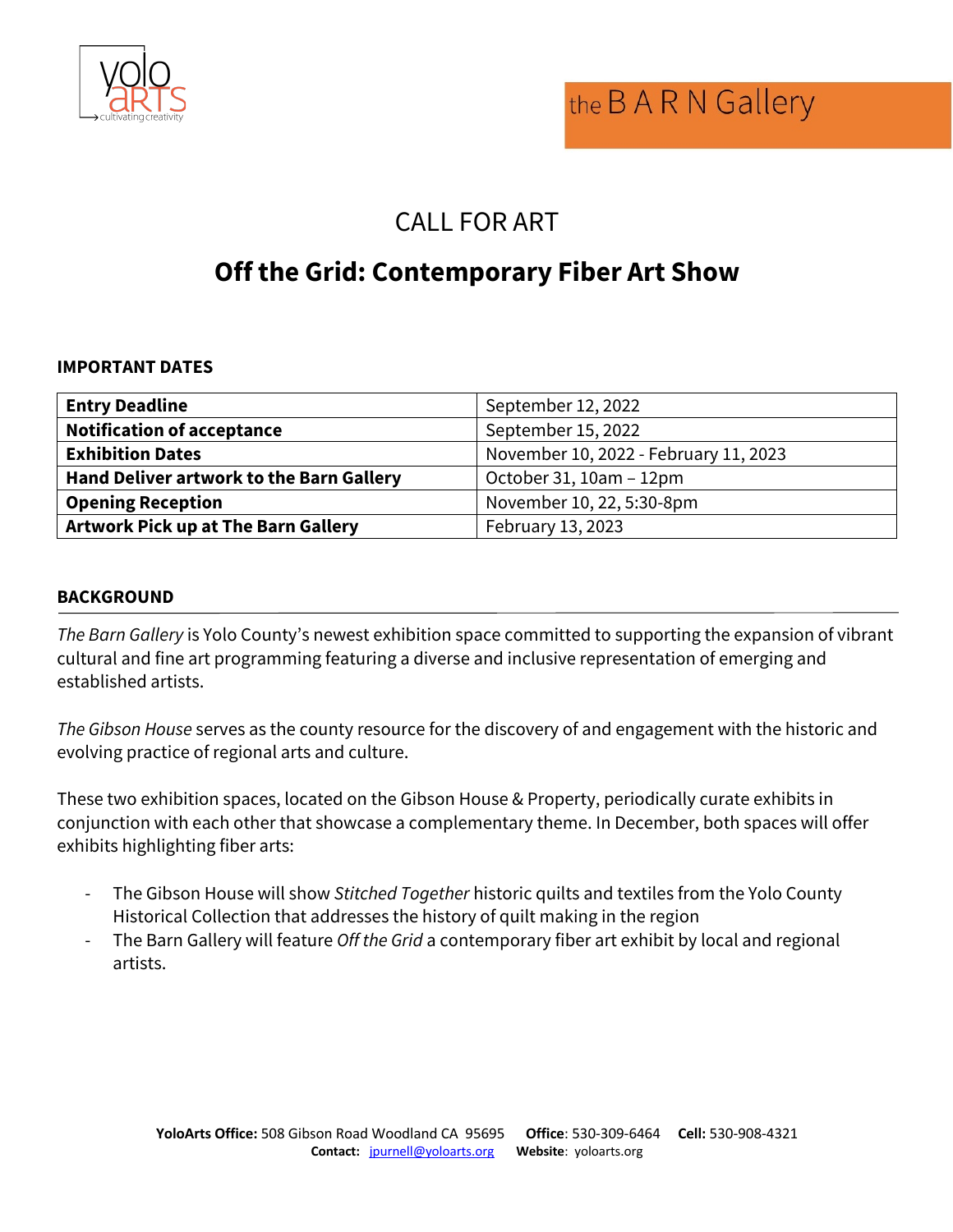

## **EXHIBIT CRITERIA**

*Off the Grid* – is an opportunity to exhibit non-traditional works of fiber art that reflect an innovative use of a variety of contemporary and traditional methods such as fabric collage, stitching, piecing, weaving, embroidery, crochet, among others.

Fiber art may include use of textiles such as fabric, yarn, natural or synthetic fibers, handmade papers, embellishments; and textile design elements including printmaking processes, painting, resist dying, text, photography, as well as other less likely components.

Work may reflect but are not limited to the following themes:

- Discoveries of the artist's world
- The times in which we live
- Identity and origin story
- Explorations of conceptual, social and political ideas
- Works that focus solely on the use of materials and artist's skill and aesthetic.

## **ELIGIBILITY**

We invite emerging and established artists (18+) throughout Northern California. All artwork must be original and not previously exhibited at The Barn Gallery or Gallery 625.

## **ARTWORK and DISPLAY GUIDELINES**

- Artwork must be original, solely created by the artist
- Framed artwork must meet professional gallery display standards, wired, have D-rings or cleats properly installed on the back. Sawtooth hangers okay.
- 3D artwork may be free standing, or displayed on pedestals (provided by artist or YoloArts)
- Fiber Art works must have a way of hanging with dowel, fabric loops, clips, etc.
- Artwork may be designated for sale
- No artwork may be withdrawn from the exhibition prior to the closing date

## **SELECTION PROCESS**

YoloArts Arts Advisory Committee will review submissions and make recommendations for exhibition.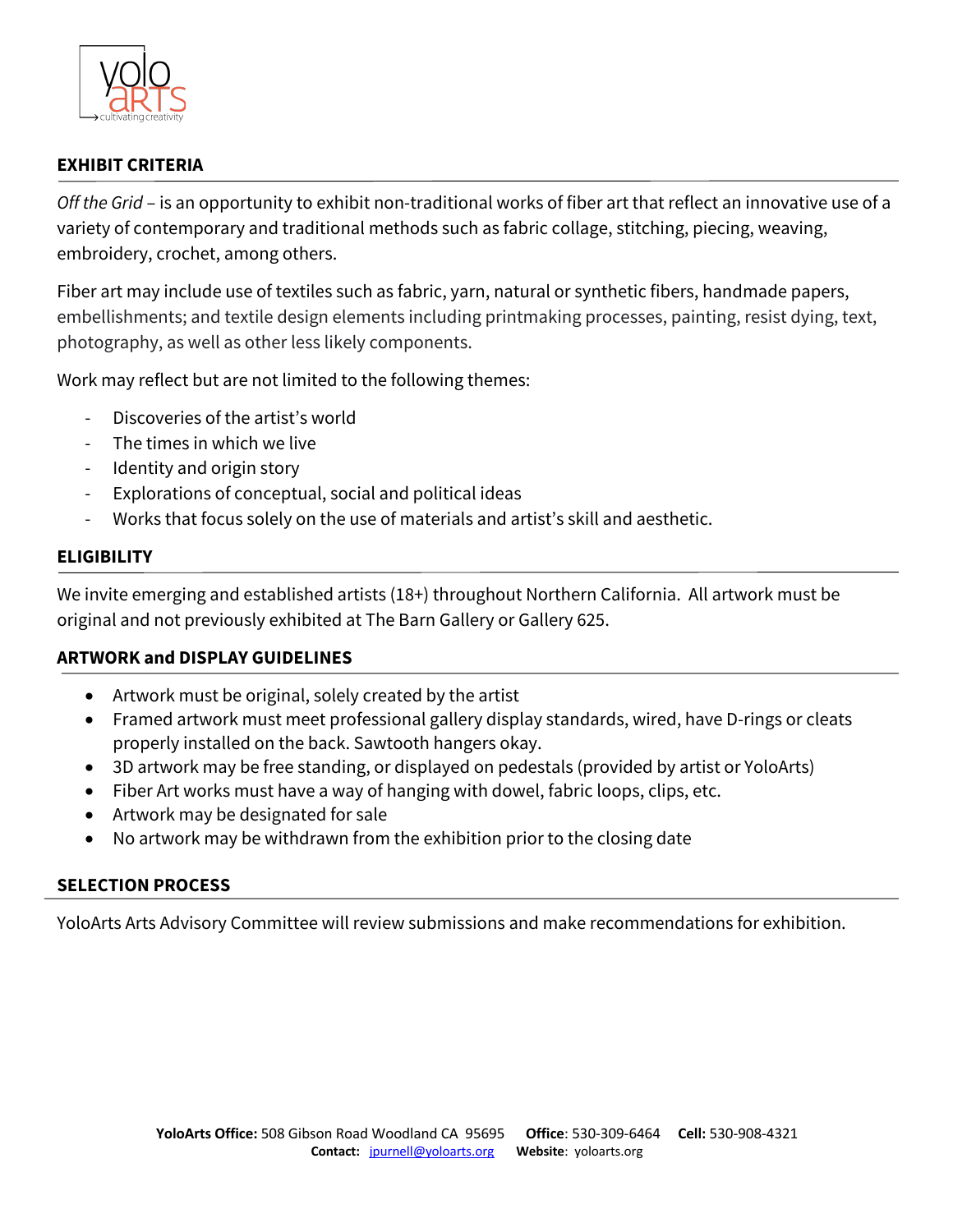

#### **SUBMISSION INSTRUCTIONS FOR ENTRY FORM BELOW**

Submit Entry Form, images, and CV to: jpurnell@yoloarts.org **by 6:00pm on September 12, 2022**

#### **Images:**

- **-** Include 2 JPEG or PNG images that best represent your work. 500KB or 2MB max.
- **-** Label with artistname\_title\_dimensions

#### **CV**

**-** Include CV or artist bio with your application

# **ENTRY FORM**

How did you hear about the Call for Art?

 ☐ Online search engine ☐ YoloArts Website ☐ Family/Friend ☐Other:

| <b>First Name:</b> | <b>Last Name:</b> |
|--------------------|-------------------|
|                    |                   |
|                    |                   |

| <b>Street Address:</b> | <b>City and Zip</b>            | <b>Phone Number:</b>           |
|------------------------|--------------------------------|--------------------------------|
|                        |                                |                                |
|                        |                                |                                |
| Email:                 | <b>Website (if applicable)</b> | <b>Alternate Phone Number:</b> |
|                        |                                |                                |
|                        |                                |                                |